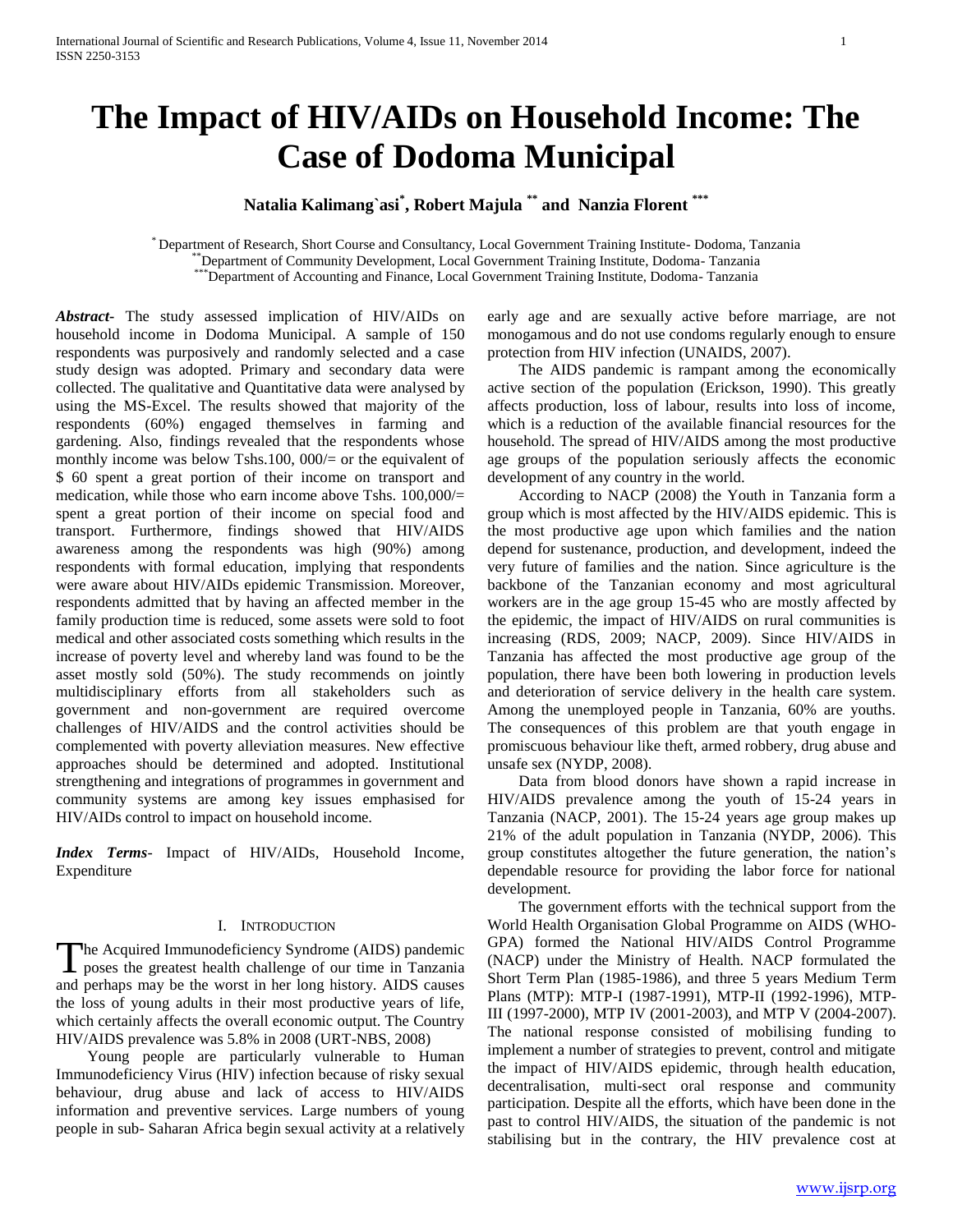Household level in the country is general increasing and affecting more the youth, the country's most productive and dependable workforce.

 Since most of studies in HIV/AIDS have focused on Impact of HIV/AIDS on households food productivity, poverty acceleration (ESRF, 2004), rural livelihood (ECA, 2006), and on nutritional status, loss of productive labour force (Loevinsohn et al, 2009), no study has been done to assess the impact of HIV/AIDS on households income. Therefore, in order to establish this, the researchers conducted a study to assess the Implications of HIV/AIDs on household income in Dodoma Municipal. The reason behind this study is to understand the extent in which HIV/AIDS has affected household income.

## II. MATERIALS AND METHODS

#### **Study area**

 This study was conducted in Dodoma Municipal. The Municipality is one among the seven councils found in Dodoma region. Dodoma municipal was selected due to the following main reasons: For many years Dodoma has been reported among the highest HIV/AIDS cases in the country and this is because of the rapid population increase due to political situations where by there are huge inflows and outflows of politicians, business men and activists. Also the existence of higher learning Institutions like University of Dodoma( UDOM), College of Business Education(CBE),Institute of Rural Development Planning(IRDP),Local Government Training Institute( LGTI), St. John's University and Minerals Institute which bring in a huge number of students from across the country. Though Dodoma is the national growing capital it is among the poorest and least developed area of Tanzania and suffers the highest mother/infant mortality and HIV/AIDS [\(www.nbs.go.tz,](http://www.nbs.go.tz/)  $5<sup>th</sup>$  July, 2014).

#### **Research Design**

 The study used a case study design because this design is convenient in depth study of a situation rather than statistical survey. This design was chosen due to the limitations of time and funds. The structured questionnaires were used.

## **Sampling size and sampling procedure**

 Study used a sample of 150 respondents selected from 350 households. Both probability and non-probability sampling designs were used. For probability sampling design a multistage sampling was used and for non-probability sampling design, a purposeful sampling design was used. These sampling designs were used to select Divisions, wards, Streets and villages from which youths to be interviewed were obtained. Multi-stage random sampling was chosen because it was suitable for drawing samples from large populations (Cooksey and Lokuji, 1995).

## **Data collection and analysis**

 Structured questionnaires were used to collect data from the household. Both primary and secondary data were collected. Primary data was collected using structured questionnaires with both open and closed ended questions. Secondary data was obtained from Commission for AIDS, National University Libraries, Medical Libraries, Regional and District AIDS Coordinators, Dodoma Social Economic Profile, National Bureau of Statistics, Dodoma Municipal HIV/AIDS Report, National Census Report, 2012. Also secondary data was gathered through reading of relevant documents, publications and reports. The focus was to obtain data, which could not be obtained sufficiently through primary data sources. The qualitative data were analysed by using the MS-Excel.

#### III. RESULTS

## **Demographic characteristics**

 The understanding of HIV/AIDS implications on household income was found to vary significantly between respondents with different levels of wealth and marital status. It was higher among those with least average income than in those with minimal or inadequate income. On average, 19.1-32.7% of the respondents had some difficulties in providing clear costs and budget on HIV/AIDS. Level of education was also an important factor for someone to understand clearly on HIV/AIDS epidemic. A total of 150 household members responded with females accounting for 58% of the respondents, where respondents aged 46-60 comprised 48% and 15-45 (44.7%). A larger proportion (41.3%) of the respondents had completed primary school education. Over half of the respondents were married (65.3%). Majority of the respondents were farmers and business people (78%) Table 1. Results revealed that majority (87%) of respondents had formal educational level. This implies that respondents were aware of HIV/AIDS infections and Impacts.

| <b>Factors</b>        | <b>Responses</b> |                   |            |                 | <b>Respondents</b> |
|-----------------------|------------------|-------------------|------------|-----------------|--------------------|
| Age                   | Below 15         | 15-45             | $46 - 60$  | Above 60        | <b>150</b>         |
|                       | $1(0.6\%)$       | 67(44.7%)         | 72(48%)    | 10(6.7%)        |                    |
| <b>Sex</b>            | Male             | Female            |            |                 | 150                |
|                       | 63(42%)          | 87(58%)           |            |                 |                    |
| <b>Marital Status</b> | Single           | Married           | Widow      | <b>Divorced</b> | 140                |
|                       | 29(20.7%)        | 98(70%)           | $5(3.6\%)$ | $8(5.7\%)$      |                    |
| Educational           | Informal         | Primary education | Secondary  | College         | 150                |
|                       | education        |                   | education  | education       |                    |

**Table 1: Demographic characteristics of respondents**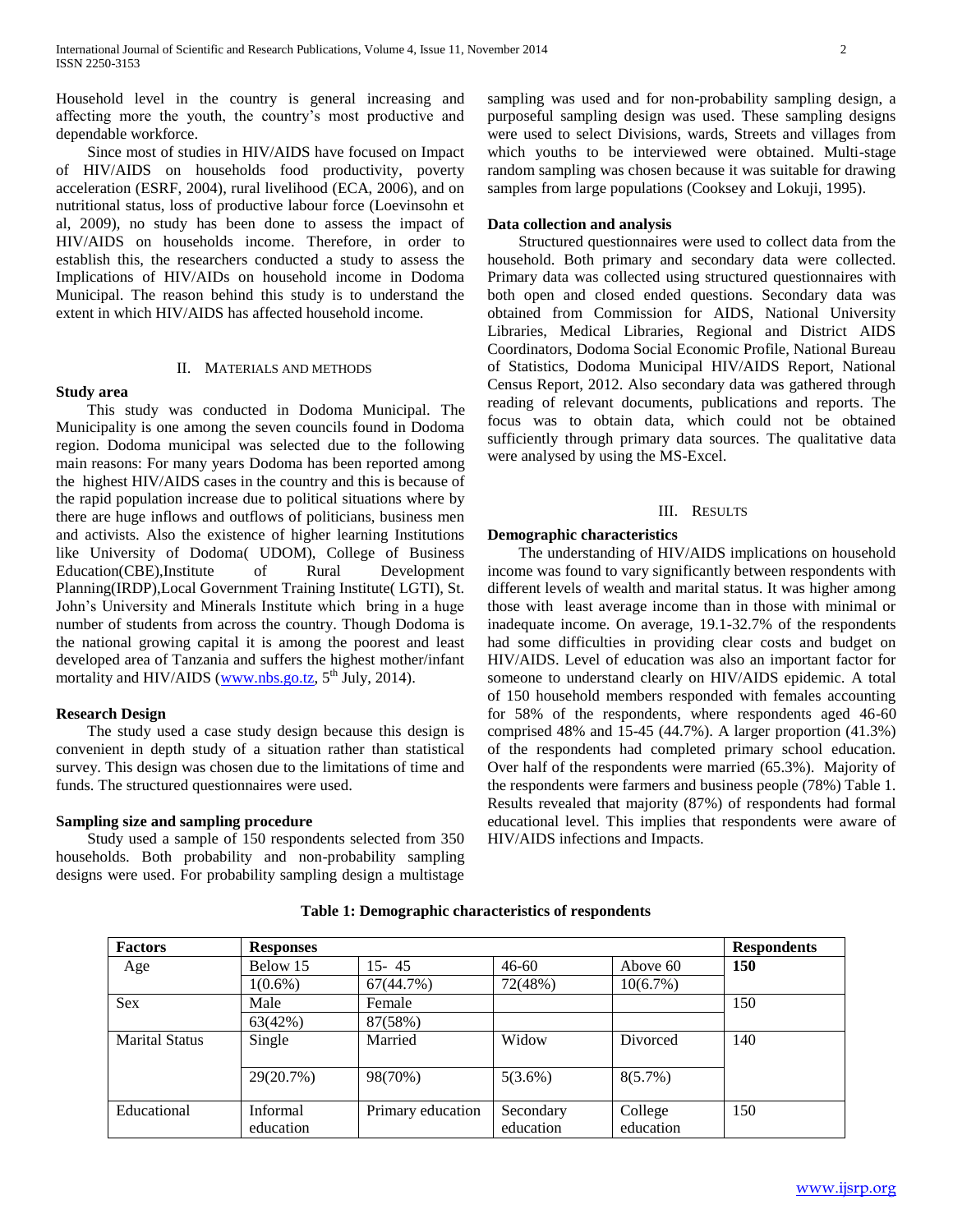|            | $18(12.1\%)$ | $62(41.3\%)$    | 48(32%)      | $22(14.6\%)$ |     |
|------------|--------------|-----------------|--------------|--------------|-----|
| Occupation | Farmer       | <b>Business</b> | employee     | student      | 150 |
|            | $75(50\%$    | 43(28.6%)       | $22(14.6\%)$ | $10(6.8\%)$  |     |

**Source: Field data (2010)**

## **The community`s major source of Income for HIV/AIDS patients**

 Table 2 below shows the community's major sources of income for HIV/AIDS patients. Results indicate that major source of income included Agriculture, Trade/business and Employment. Majority of HIV/AIDS patients (60%) got their income from agriculture of which 70% were involved in poultry and gardening; and 26.7% of HIV/AIDS patients got their income from trade/business of which 95% were involved in small and medium size businesses. The study also revealed that 13.3% of HIV/AIDS patients got their income from employment of which 80% were in informal sector. Findings indicate that agriculture and trade/business were the major economic activities in the study area as they were performed by more than 80% of HIV/AIDS patients.

| Table 2: Community's major sources of income for HIV/AIDS patients |  |  |  |  |  |  |
|--------------------------------------------------------------------|--|--|--|--|--|--|
|--------------------------------------------------------------------|--|--|--|--|--|--|

| <b>Source of Income</b> | <b>Responses</b> |                 |           |           | <b>Respondents</b> |
|-------------------------|------------------|-----------------|-----------|-----------|--------------------|
| Agriculture             | Poultry          | Grazing         | farming   | Gardening | 90                 |
|                         | $31(34.4\%)$     | 12(13.3%)       | 15(16.7%) | 32(35.6%) |                    |
| Trade/Business          | Small            | Medium          | Large     |           | 40                 |
|                         | 26(65%)          | $12(30\%)$      | 2(5%)     |           |                    |
| Employment              | Formal sector    | Informal sector |           |           | 20                 |
|                         | 4(20%)           | 16(80%)         |           |           |                    |
| <b>Total</b>            |                  |                 |           |           | <b>150</b>         |

**Source: Field data (2014)**

## **Household Income level and Expenditure**

 Table 3 presents household income level and expenditure. Findings from the table revealed that there were negative impacts of HIV/AIDS on household income after having a member suffering from HIV/AIDS. Under this study majority of respondents (62.2%) were found to earn between Tshs.101, 000 - 600,000 per month. On the side of expenditure, this group spent almost 64% on special food while 42.2% spent on medical treatments and 35.3% spent on transport. This implies that most of them are aware of HIV/AIDS epidemic hence mostly use their income on special diet to keep them healthier. Also they spent less on medical treatment because some medical costs e.g. for ARVs are supplemented by the Government.

Furthermore the earners of below Tshs100,000/= per month or \$ 60 spend much of their income on transport (62%), medical treatments (57%) and lastly on special foods (36.2%). This implies that this group spent more on transport because most of them do not own private transport; hence they mostly depend on hired transport which is expensive. Also this group spent less on special foods because of their income status, hence special food is not a priority.

 Group of household whose income per month was above 600,000 spent more on transport and special foods. This group consisted of people who were aware of HIV/AIDS. Special food to them was an ordinary menu.

| Table 3: Household Income level and expenditure (Tanzanian Shillings) |  |  |
|-----------------------------------------------------------------------|--|--|
|-----------------------------------------------------------------------|--|--|

| Criteria                        | <b>Income Categories /Reponses</b> | <b>Total</b><br><b>Respondents</b> |                                                |               |     |
|---------------------------------|------------------------------------|------------------------------------|------------------------------------------------|---------------|-----|
|                                 | Below 100,000                      | $101,000 - 300,000$                | 301,000<br>$\overline{\phantom{0}}$<br>600,000 | Above 600,000 |     |
| level<br>Income<br>per<br>month | 23(15%)                            | 55(36.7%)                          | 42(28%)                                        | 30(20%)       | 150 |
| Medical treatment               | 66(56.9%)                          | 34(29.3%)                          | $15(12.9\%)$                                   | $1(0.8\%)$    | 116 |
| Special food                    | $42(35.3\%)$                       | $42(35.3\%)$                       | $32(26.9\%)$                                   | 3(2.5%)       | 119 |
| Transport                       | $72(62.1\%)$                       | $28(24.1\%)$                       | $13(11.2\%)$                                   | 3(2.6%)       | 116 |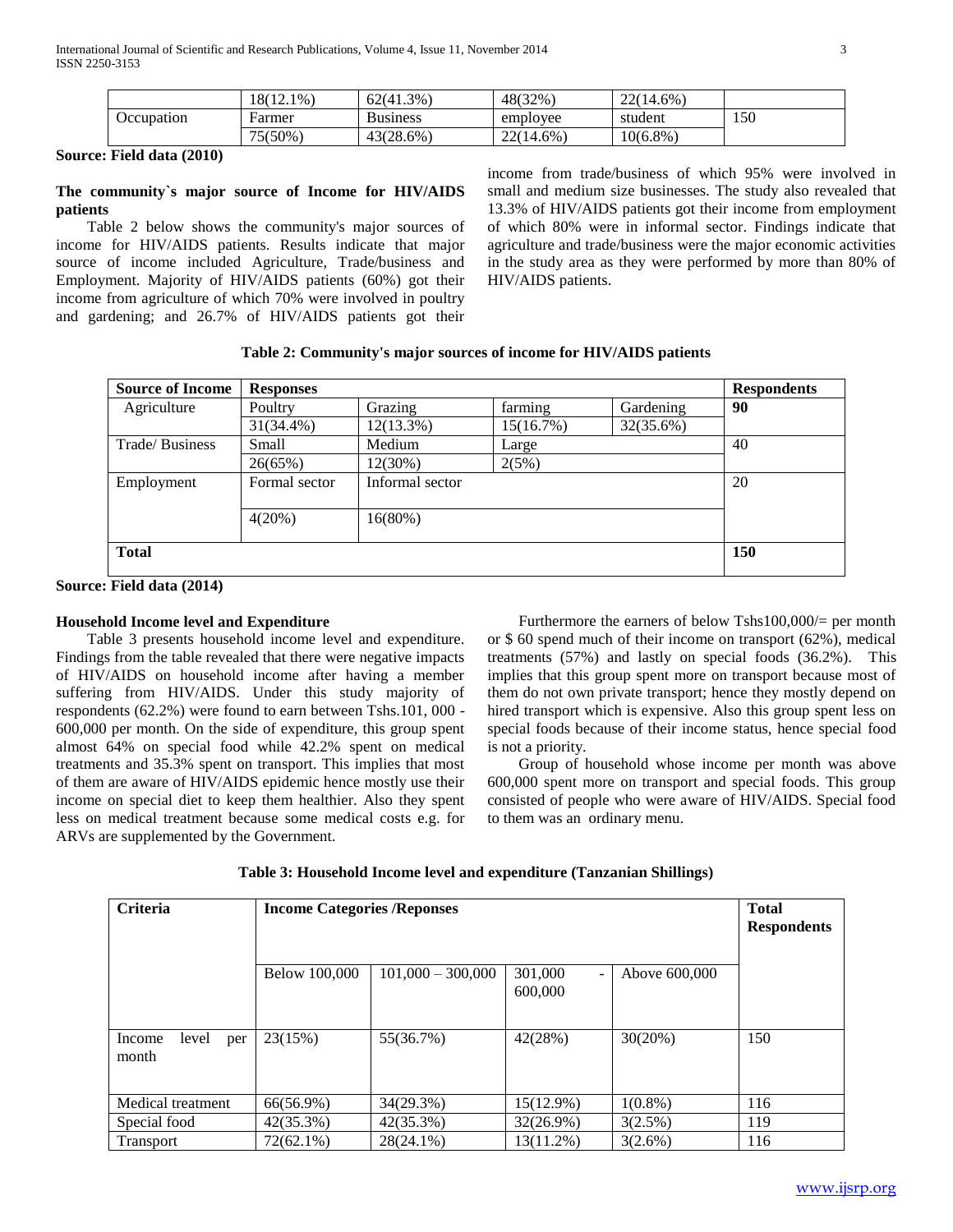## **Source: Field data (2014)**

## **HIV/AIDS Awareness and Place of Treatment**

 Table 4 below shows HIV/AIDS Awareness and Place of Treatment. Majority of respondents (90%) were aware of HIV/AIDS epidemic and 20% of respondents admitted to have patients in their families. Majority of those admitted to have affected members in their families get medication from Hospital (66.7%). This implies that there is high degree of awareness in the community which results in majority to attend to hospital and health centres. However, the result shows that 6.7% of respondents get medical treatment from traditional healers. This shows that there is still a need to sensitize and educate people on proper care, prevention, protection and treatment of HIV/AIDS epidemic.

**Table 4: Respondents HIV/AIDS Awareness**

| <b>Factors</b>                            | <b>Responses</b>        |                        |                                        | Total |
|-------------------------------------------|-------------------------|------------------------|----------------------------------------|-------|
| Awareness                                 | Yes                     | N <sub>0</sub>         |                                        | 150   |
|                                           | 135(90%)                | $15(10\%)$             |                                        |       |
| <b>HIV/AIDS</b><br>patient                | Yes                     | N <sub>0</sub>         |                                        | 150   |
| existence in respondents<br>neighbourhood | 30(20%)                 | 120(80%)               |                                        |       |
| Place of Treatment                        | Hospital/health centres | Traditional<br>healers | Traditional<br>healers<br>and Hospital | 30    |
|                                           | 20(66.7%)               | 2(6.7%)                | $8(26.6\%)$                            |       |

## **Source: Field data (2014)**

## **Effects of HIV/AIDS to family member and Assets Disposed**

 Results in table 5 below show the effects of HIV/AIDS to family member and assets disposed. Out of 30 respondents who admitted to have affected member in their families, more than 90% replied that by having an affected member in family, production time is reduced which results into increased poverty level. In addition to that, 40% of respondents who had affected member in the family admitted to have sold an asset to cover health care of the affected member. The findings also showed that half of respondents who admitted to have an affected member in the family said they had sold land. This finding agrees with Nyamuryekung'e; K. (2000)and Mikael L. (2003) who argued that having an affected member in the family reduces availability of disposable income. This is also supported by Barnett et al., (2008) who stated that the family with an affected member may sell assets to meet urgent expenditure needs. AIDS

death brings with it loss of productive resources through the sale of livestock to pay for sickness, mourning and funeral expenses, as well as sharp decline in productivity.

 Gillespie (2006) argued that, the net effect of these losses is that such households rarely recover even their initial level of living, since their capacity is eroded. As a result, a true process of structural economic decline quickly sets in. It is therefore reasonable to expect that HIV/AIDS will bring about increase in the proportion of households that are poor. Loevinsohn et al (2009), states that, sickness also contributes to the scarcity of labour because of both the incapacity of workers and the time others have to devote to looking after them. The extended families of people who have fallen sick and died of AIDS also suffer economically because of the burden of supporting and educating children orphaned by AIDS.

| Table 5: Effects of affected member and Assets disposed |  |
|---------------------------------------------------------|--|
|                                                         |  |

| <b>Categories</b>                             | <b>Responses</b>                           |                                                 |                                 | <b>Total Respondents</b> |
|-----------------------------------------------|--------------------------------------------|-------------------------------------------------|---------------------------------|--------------------------|
| affected<br>of<br>Effects<br>member to family | $\sigma$ f<br>Reduction<br>production time | Termination<br>from<br>production<br>activities | of<br>Increase<br>poverty level | 30                       |
|                                               | $15(50\%)$                                 | $2(6.7\%)$                                      | 13(43.3%)                       |                          |
| Assets disposed                               | Yes                                        | N <sub>o</sub>                                  |                                 | 30                       |
|                                               | 12(40%)                                    | 18(60%)                                         |                                 |                          |
| Types of Asset Sold                           | Livestock                                  | Furniture                                       | Land                            | 12                       |
|                                               | $4(33.3\%)$                                | 2(16.7%)                                        | $6(50\%)$                       |                          |

**Source: Field data (2014)**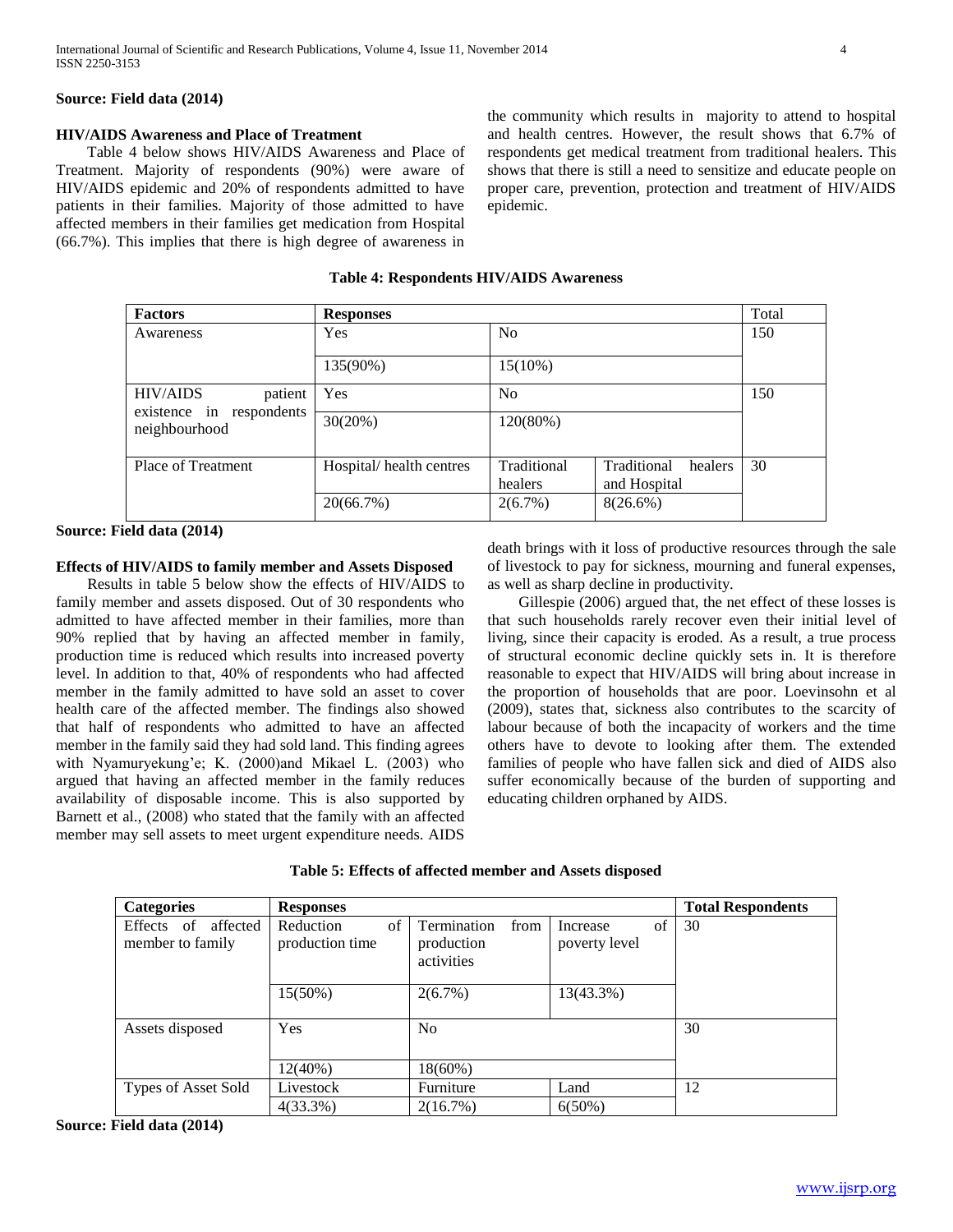#### IV. CONCLUSION

 HIV/AIDS has a marked impact on and off household income (loss of assets, savings, remittances, etc) and particularly on the availability of disposable cash while it also increases household expenditures (for medical treatment and transport, special foods). The results showed that majority of the respondents engaged on farming and gardening as their major economic activities. Further, results revealed that the respondents whose monthly income was below Tshs.100, 000/= spent a great portion of their income on transport and medication, while the middle and higher income earners (income above Tshs. 100,000/=) spent a great portion of their income on special food and transport. Also results showed that HIV/AIDS awareness among the respondents with formal education were higher implying that respondents are aware about transmission, care and treatment of the epidemic. Major impact of HIV/AIDS on households income were noticed on reduction of production time, sold of assets were. Land was the mostly sold asset. This implies that household income was diverted from funding development activities to social services (cover the cost of HIV/AIDS).

#### V. RECOMMENDATIONS

 The study recommends that in order to overcome challenges of HIV/AIDS jointly multidisciplinary efforts from all stakeholders such as government and non-government are required and the control activities should be complemented with poverty alleviation measures. New effective approaches should be determined and adopted. Institutional strengthening and integrations of programmes in government and community systems are among key issues emphasised for HIV/AIDs control to minimise costs on household income.

## VI. POLICY IMPLICATIONS

 HIV/AIDS is among the development agenda in the National Strategy for Poverty Eradication (MKUKUTA), and the National Development Vision of 2025. Therefore, government effort to emphasize policy mainstreaming in all sectors should be increased in order to Prevention and Control HIV/AIDS in all sectors and to improve the well-being of the people.

 In response to the HIV/AIDS pandemic, the Government of Tanzania has made substantial valuable progress in nearly all areas of HIV/AIDS prevention, care, and treatment. The challenges of HIV/AIDS need concerted and multidisciplinary efforts from all sectors, government and non-government, including civil society organizations and the community at large. In line with this, the Tanzania Commission for AIDS (TACAIDS) was created by a statute of the Parliament in 2001. TACAIDS is mandated to provide strategic leadership and coordination of multispectral response as well as monitoring and evaluation, including research, resource mobilization, and advocacy.

 To address the multiplicity of factors that fuel the spread of HIV infection in the country, a comprehensive prevention approach is adopted. Hence the policy measures include the adoption of risk-reducing counselling or sexual behaviour

change, reduction of multiple concurrent sexual partners, proper and consistent use of condoms, transfusion of safe blood, HIV testing and counselling, prevention and treatment of sexually transmitted infections, and use of antiretroviral medicines to prevent mother to child transmission and to provide postexposure prophylaxis in the workplace and including victims of sexual violence. Also addressed is legislative reform to criminalize intentional transmission of HIV and reduce sexual abuse related transmission. Emerging preventive measures such as male circumcision and the use of microbicides are also considered (URT, 2007:6).

#### ACKNOWLEDGMENT

 It would have been impossible to finish the study without an assistance of many who devoted their time, material and moral support. Special thanks should go to Municipal Director who gave us permission to conduct research in his area of jurisdiction. Furthermore, researchers acknowledge the cooperation made by respondents who devoted their time in filling the questionnaires.

#### **REFERENCES**

- [1] Barnett and Blaikie, 2001; Barnett et al., 2004; Gillespie and Loevinsohn, 2005). AIDS in Africa: Its Present and Future Impact, The Guilford press, New York. Pg. 21
- [2] Bureau of statistics (Tanzania) and Marco International (2000). Tanzania Reproductive and Child Health Survey 1999.
- [3] Cooksey, B. & Lokuji, A. (1995). Some practical research guidelines. Research on Poverty Alleviation, Dar es Salaam in Tanzania.
- [4] Erickson, J.R. (1990). International Behaviour Responses to a Health Hazard: AIDS. Social Science Medicine 31 pp 951-952.
- [5] Loevinsohn (2005), "Impact of AIDS on health expenditures: Overview," Institute for Health Policy, Heller School, Brandeis University.
- [6] Mikael L. et al (2004) pg. 4: Exploring the Impacts of of HIV/AIDS on Household Food Security in Rural Ethiopia. A Joint UNECA/UNDP/WFP Study.
- [7] NACP (1998). Strategic framework for Third Medium term Plan (MTP-III) for prevention and control of HIV/AIDS/STDS. Ministry of Health, Dar es Salaam. Pp 1-12.
- [8] NACP (1999) AIDS Surveillance. Report No. 13. Ministry of Health, Dar es Salaam.
- [9] NACP (2001). HIV/AIDS/STI Surveillance Report (January-December 2001): Report Number 15. Ministry of Health, Dar es Salaam. Pp 1-36.
- [10] NACP (2002) HIV/AIDS/STI Surveillance Report (January-December 2001) Report Number 16. Ministry of Health Dar es Salaam.Pp 1-27
- [11] Nyamuryekung'e, K. (1988) pg. 9-12 "The Direct and Indirect Cost of HIV Infection in Developing Countries": The Cases of Zaire and Tanzania.
- [12] UNAIDS (2005).pg. 21 AIDS Epidemic update. Geneva-Switzerland. Pp 1- 36.
- [13] URT (2010). Medium Term Expenditure Framework in Temeke Municipality, Dar es Salaam Tanzania.
- [14] URT (2003). National Multi-Sectoral Strategic Framework on HIV/AIDS (2003-2007). Prime Minister's Office, Dar es Salaam
- [15] URT (2001). National Policy on HIV/AIDS. Prime Minister's Office, Dar es Salaam.
- [16] URT (2003). 2002 Population and Housing Census General Report: Central Census Office National bureau of Statistics President's Office Planning and Privatisation Dar es Salaam. Government printer Dar es Salaam Tanzania. Pp 107-114; 157-164.
- [17] URT. (2008): pg. 12. Rural Development Strategy. Prime Minister's Office Dar es Salaam.